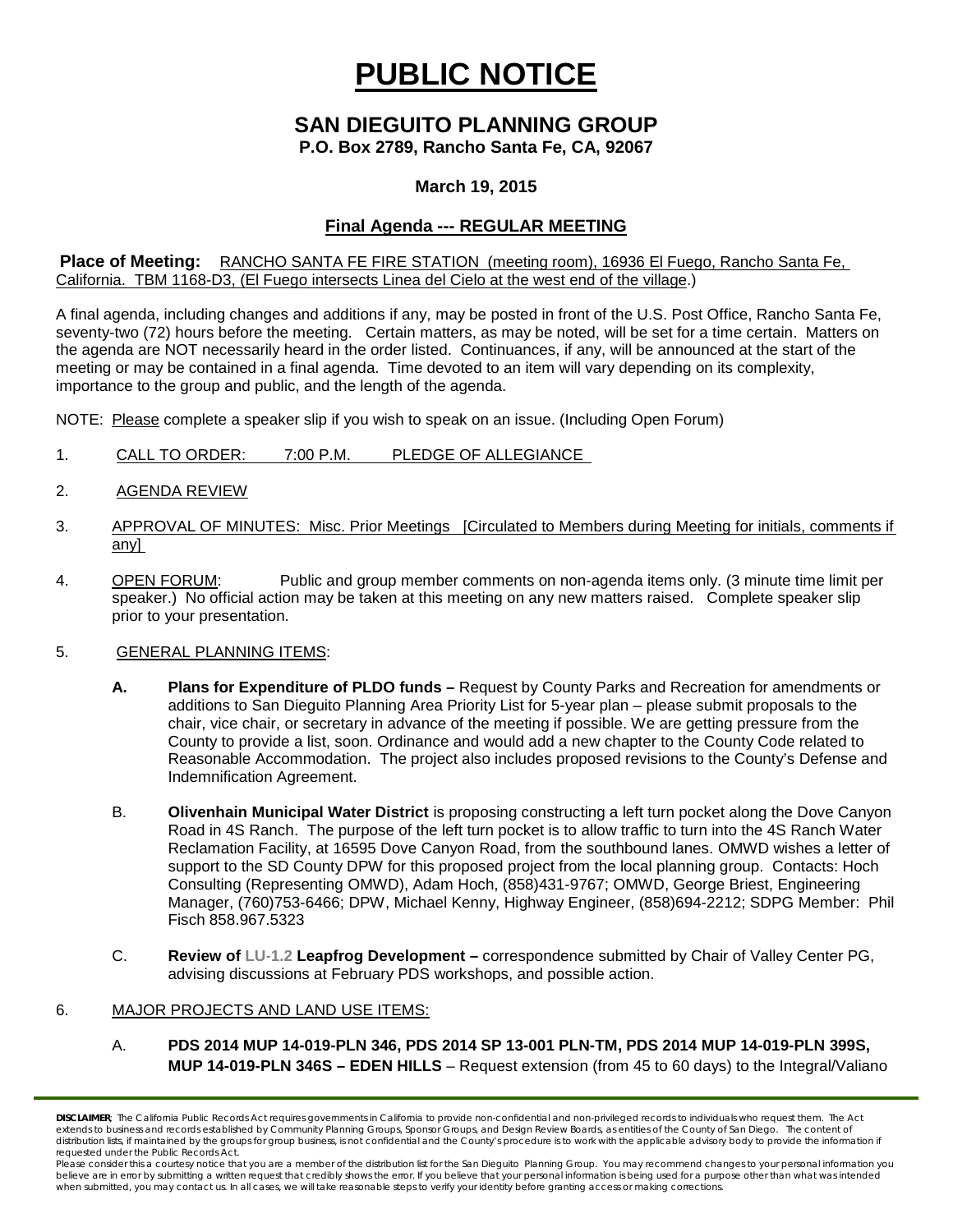DEIR for Administrative Permit for Major Use Permit for sewer system to service 334 homes in proposed Eden Hills development. Applicant: Melissa Krause, Fuscoe Engineering, representative for The Eden Hills Project Owner, LLC; PDS Planner: Beth Ehsan 858-694-3103; SDPG Member: Doug Dill/Jacqueline Arsivaud Benjamin, 760-855-0444.

- **B. PDS 2015 MUP 15-003, ER 15-08-002 – Verizon Double Peak located at 21230 Questhaven Rd., San Marcos** – Major Use Permit application proposing to install 12 antennas, 12 remote radio units, and 1 microwave dish antenna on a 45' high monopine. The equipment necessary to operate the facility will be located in a proposed 11'6" x 16'10" prefabricated equipment shelter on a new concrete pad. Also, installation of a proposed emergency generator inside a concrete block wall enclosure with stucco finish to match existing building. APN #679-050-04-00 Applicant: Margie Sullivan representing Verizon Wireless 760-613-3488; PDS Planner: Melanie Tylke 858-694-3721; SDPG Member: Doug Dill 760- 736-4333
- **C. PDS 2014 STP 14-005** Site plan for 7,096 sf single family dwelling with 690 sf guest house on previously graded pad, located at 16681 Riding High Way & Coconut Grove Court in The Crosby Estates. No exceptions or waivers are required for this project. APN 267-201-14 Applicant: John Jensen Architects for applicant, Joe Gallagher, 858-756-7426; DPS Planner: Don Kraft 858-694-3856; SDPG Member: Mid Hoppenrath 760-747-1145 *Postponed until further notice.*
- **D. PDS2014 STP 14-006 V Setback Designator located at 8080 Hightime Ridge, San Diego** APN 267- 201-03-00 Applicant: Philip Quatrino representing Jonathon & Melody Mohseni 858-527-0818; PDS Planner: Don Kraft 858-694-3856; SDPG Member: Mid Hoppenrath 760-747-1145 *Postponed until further notice.*
- **E. PDS2014 AD14-050 Administrative permit application for 2,496 sf guest living quarters** on 2.24 acre lot with existing 7,496 sf home w/attached garage located at 6072 Avenida Alteras & Calle Mayor in Fairbanks Ranch. Applicant: Dave Henrikson for Weimin Ji & Hao Chen 951-764-2302; PDS Planner: Bronwyn Brown 858-495-5516; SDPG Member: Laurel Lemarie 858.756.2835 *Postponed until further notice.*
- F. **PDS2014 STP14-026 – site plan for 3,397 sf Single Family home and garage, tack room on 4.98 acres** located at Avenida de Pompeii in Santa Fe Valley. APN #269-100-47. Applicant: Michael Azurmi representing Tom & Anne Bache 619-417-1400; PDS Planner: Vincent Kattoula 858-694-3959; SDPG Member: Mid Hoppenrath 760-747-1145 *Postponed to 4-9-2015*
- G. **PDS 2014 GPA 14-007, MUP 14-046, TM 5595, EB 14-08-17 Appication for tentative map requiring a general plan amendment and major use permit for 56-unit, age-restricted condominium project located on 28.69 acres located at the northeast corner of Via de la Valle and Calzada del Bosque.**  APN #268-180-51-00, 268-180-01-00, 258-180-39,00 268-180-50-00 Applicant: Ali Shapouri on behalf of Larry Gene Mabee Revocable Trust & Golden Eagle Land Investment LP 858-756-8340; PDS Planner: Michael Johnson 858-694-3429; SDPG Member: Don Willis 481-1535 *Postponed to 4-9- 2015*
- **H. PDS 2014 AD-14-065 application for Administrative Permit for 2nd dwelling unit with basement garage at 8881 Detwiler Rd. in Escondido.** APN #264-130-54-00 Applicant: Shinj Isaacs for Ned Israelsen 760-707-8119; PDS Planner: Bronwyn Brown858-4955516; SDPG Member: Nikko Christenfeld 760-741-1953
- I. **PDS 2015-HLP 15-002; ER 15-08-003 Aplication for Habitat Loss Permit to address the impact of 20.1 acres of coastal sage scrub occupied by the California gnatcatcher.** The project (PDS2013- LDGRMJ-00015) consists of a major grading permit for a private horsekeeping facility and grape planting project. A previous HLP application expired in 2008. APN #228-400-15, 16, 22 Applicant: Hedy Levine representing Brendan Thiessen/Harmony Grove Partners LP 619-232-9200x125; PDS Planner: Ashley Gungle 858-495-5375; SDPG Member: Shannon Biszantz 619-417-4655

*DISCLAIMER; The California Public Records Act requires governments in California to provide non-confidential and non-privileged records to individuals who request them. The Act*  extends to business and records established by Community Planning Groups, Sponsor Groups, and Design Review Boards, as entities of the County of San Diego. The content of distribution lists, if maintained by the groups for group business, is not confidential and the County's procedure is to work with the applicable advisory body to provide the information if *requested under the Public Records Act.*

*Please consider this a courtesy notice that you are a member of the distribution list for the San Dieguito Planning Group. You may recommend changes to your personal information you*  believe are in error by submitting a written request that credibly shows the error. If you believe that your personal information is being used for a purpose other than what was intended<br>when submitted, you may contact us.